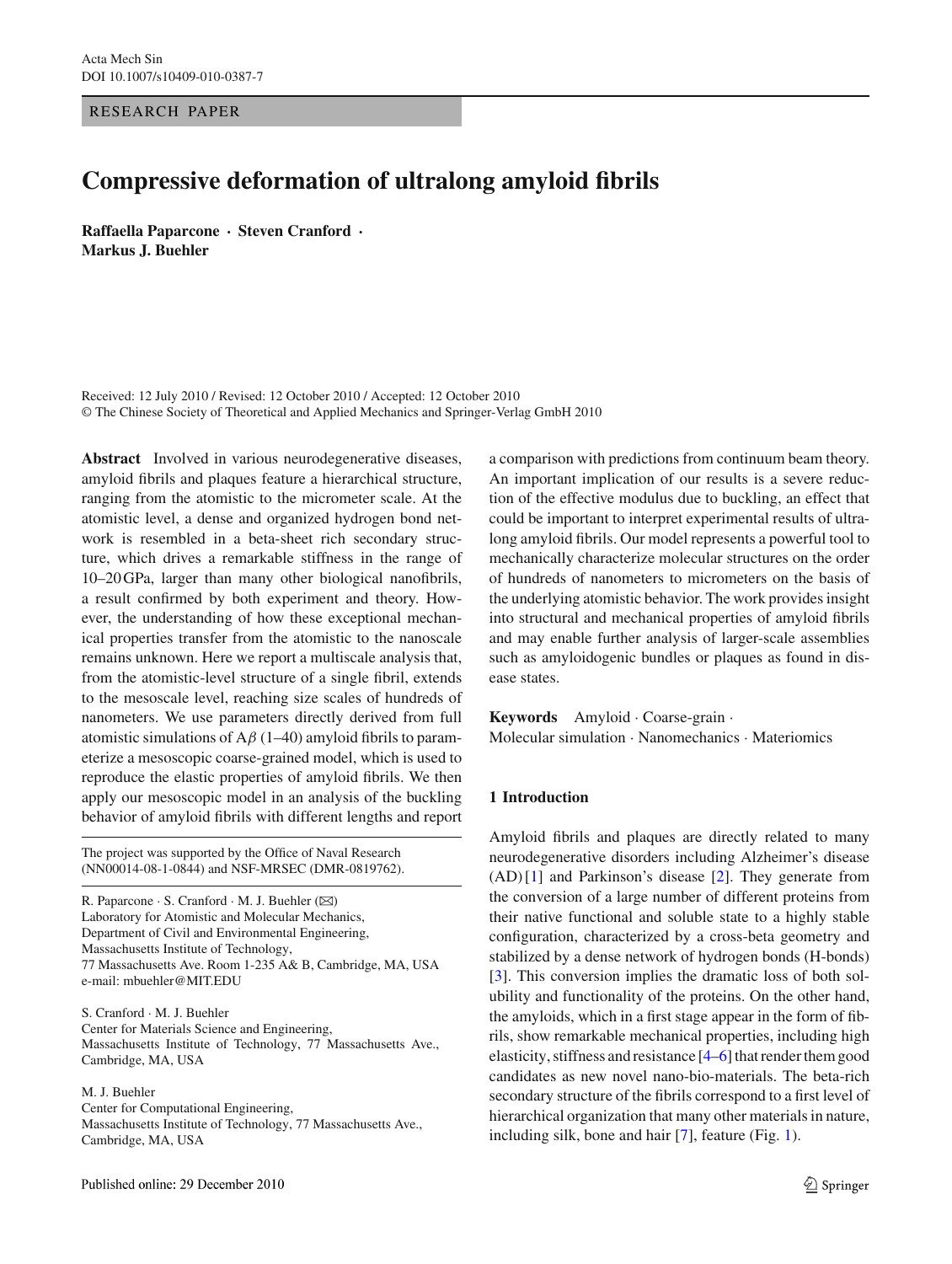

**Considered here** 

<span id="page-1-0"></span>**Fig. 1** Multiscale representation of amyloid fibrils, from the nano to the atomistic scale. **a** Clusters of  $A\beta$  (1–40) amyloid fibrils at the nanoscale. **b** Representation of individual amyloid fibrils, with lengths of several hundred nanometers. **c** Atomistic details of the structure of the  $A\beta$  (1–40) amyloid fibril. Each layer is not covalently bonded to its

neighbors, and interacts solely via the network of H-bonds that connect individual layers. **d** Pairs of peptides arranged in a beta-turn structure form individual layers in the amyloid fibril, where the structure of this peptide is stabilized by an internal salt bridge

Recent progress in solid state Nuclear Magnetic Resonance (ssNMR) experiments has provided information on the amyloid core atomistic structure [\[8](#page-8-6)], which consists of parallel beta-sheets stacking in register and stabilized solely by the H-bond network. One or more fibrils arrange to form a protofilament [\[9](#page-8-7)[–11](#page-8-8)] and the assembly of multiple protofilaments results in morphologies ranging from twisted rope-like structures to flat-tapes with nanometer-scale diameters [\[12](#page-8-9)[,13](#page-8-10)]. This hierarchical organization (Fig. [1\)](#page-1-0) suggests that the observed properties at the macroscale might directly depend on the interactions and structural details at the atomistic level. In particular, the transfer of the mechanical properties of amyloids through different levels of organization remains unknown and critical to the understanding of the tunable aspects of amyloids, as well as possible candidates for application in nanotechnology. Here we focus on the amyloid fibrils formed by  $A\beta$  (1–40) peptide, which is one of the most abundant species found in AD brain tissue [\[14](#page-8-11)]. These fibrils have been fully investigated both theoretically [\[15](#page-8-12)[–17\]](#page-8-13) and experimentally [\[4](#page-8-3)[,18](#page-8-14)[–20](#page-8-15)], revealing the intriguing mechanical properties (elasticity, sturdiness [\[4](#page-8-3)– [6](#page-8-4)[,21](#page-8-16)] and self-healing capacity [\[22](#page-8-17)[–25\]](#page-8-18)) that amyloids show regardless of their chemical structure [\[4](#page-8-3)].

Recent results of atomistic simulations that investigated the mechanical properties of amyloid fibrils have revealed the key structural rearrangements (such as a twist-stretch coupling) during loading which are responsible for the high stiffness and strength [\[6](#page-8-4)[,21](#page-8-16)]. The same investigation at the mesoscale fibrillar level becomes computationally unaffordable given the incredibly high number of atoms and corresponding interactions that should be taken into account. We propose an atomistic informed coarse-grain model that provides an efficient method to simulate and investigate systems



<span id="page-1-1"></span>**Fig. 2** Schematic of the general steps in the development of the mesoscale model for  $A\beta$  (1–40) amyloid fibrils. Although the atomistic and molecular structure of the fibrils is known, simulation and computational investigations are limited to relatively short fibrils. A mesoscopic formulation is proposed, maintaining elastic behavior for uniaxial strain and bending. A full atomistic "test suite" is applied via MD, characterizing the required mechanical behavior for the mesoscale model, such as axial stiffness and bending rigidity. From the results of the MD simulations, energy equivalence is imposed to parameterize the free variables of the coarse-grain potentials in a "finer-trains-coarser" approach. Finally, to verify and validate the mesoscopic model, simple coarse-grain simulations are undertaken to ensure consistent mechanical behavior and model stability under various load and boundary conditions

with length scales beyond the capacity of the full atomistic simulations, and in particular the characterization of the successive levels of organizations. The general steps of our multiscale approach are schematically represented in Fig. [2.](#page-1-1)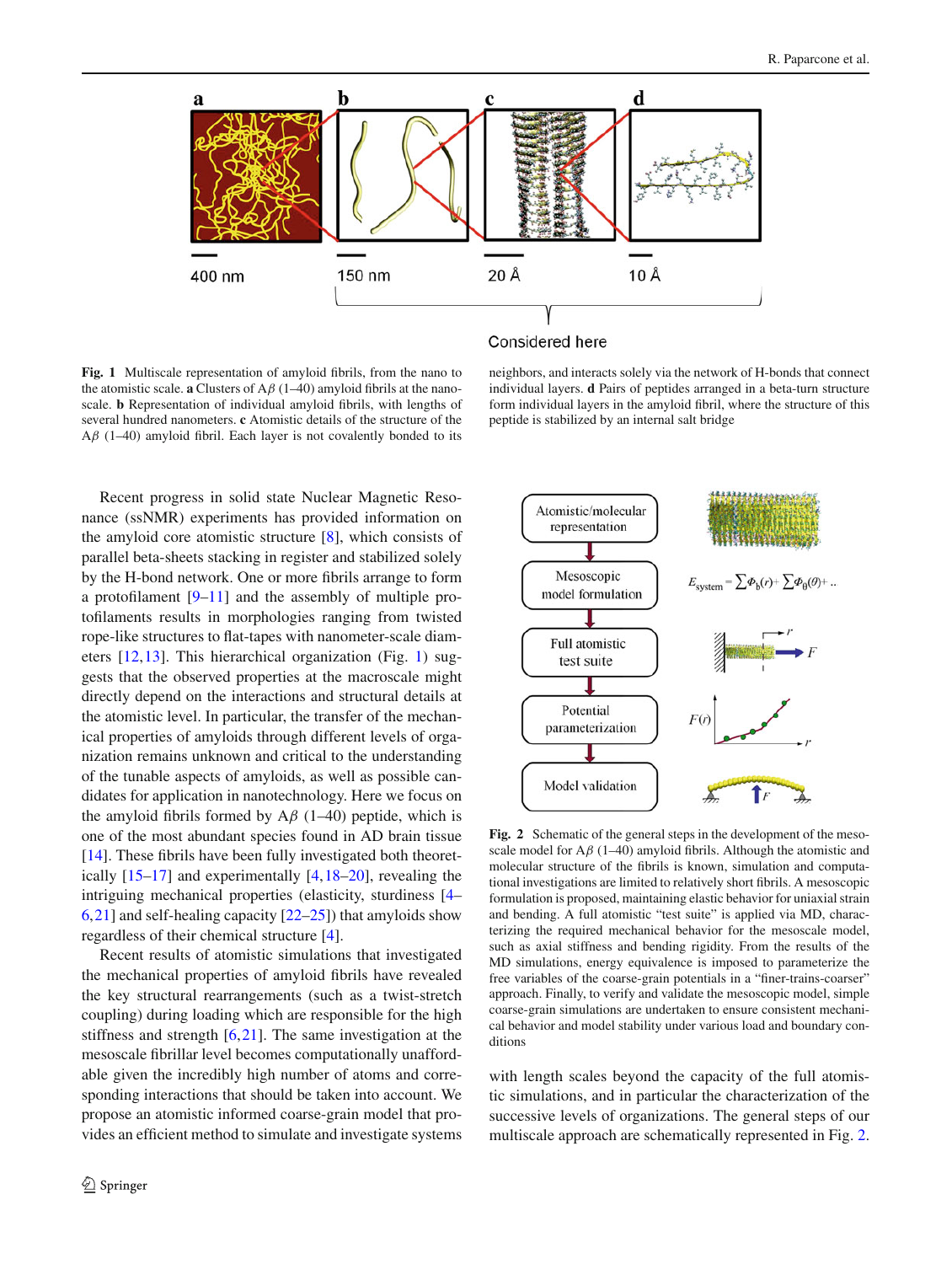A full atomistic "test suite" is applied via molecular dynamics (MD), characterizing the required mechanical behavior for the mesoscale model, such as axial stiffness and bending rigidity. From the results of the MD simulations, energy equivalence is imposed to parameterize the free variables of the coarse-grain potentials in a "finer-trains-coarser" approach. Finally, to verify and validate the mesoscopic model, simple coarse-grain simulations are undertaken to ensure consistent mechanical behavior and model stability under various load and boundary conditions. This tool could reveal very useful information on the perspective of the fabrication of amyloid-based materials with controlled geometries and mechanical properties, which is a promising endeavor [\[26](#page-8-19)]. Supplementary to such synthesis efforts, coarse-grain computational approaches can provide an efficient means to investigate potential amyloid fibril structures, indicating possible systems and configurations that warrant experimental and physical realization.

Due to such prevalence, there is a strong motivation to provide an accurate account of the material properties from the bottom up, a key issue in tuning the properties of amyloid fibrils for biomedical and engineering applications. Here, we address this issue and focus on the bottom-up development of a mesoscopic bead-spring model, parameterized to represent individual amyloid fibrils. We then proceed to apply our model to characterize the mechanical properties of fibrils, including the buckling behavior and length dependence, to illustrate the scales unattainable by traditional MD methods. To the best of our knowledge, this is the first mesoscopic model developed to extend the computational analysis of amyloids at larger scales and to higher levels of the materials' organization.

## **2 Materials and methods**

## 2.1 Full atomistic characterization

A "fine-trains-coarse" multi-scale approach is implemented to develop a mesoscale model derived solely from full atomistic calculations. A series of full atomistic calculations of mechanical test cases (test suite) is implemented via classical MD to derive a simplified set of parameters to describe the fibril behavior. Relatively simple atomistic simulations are used to isolate a single molecular behavior, mimicking physical material specimen tests. As an analogy, such multiscale model transitions can be compared to the parameterization of atomistic force fields by detailed quantum mechanical methods. It is possible to derive the force constant parameters used in full atomistic models from first principle quantum mechanical calculations [\[27](#page-8-20)]. The direct application of quantum mechanical results to large macromolecular systems (such as proteins) is not yet feasible because of the

large number of atoms involved. As a logical extension, we analyze the results of full atomistic simulations and implement them in the fitting of mesoscopic coarse-grain potentials. The exact distribution and details of individual amino acid interactions are lost, but the behavior of the molecular structure in its fibril geometry is maintained.

The  $A\beta$  amyloid fibrils consist of layers composed of two  $\beta$ -units stacking in register along the fiber axis [\[18](#page-8-14),[28\]](#page-8-21). Each layer is not covalently bonded to the others, and the overall fibril is stabilized by the dense H-bond network characteristic of the  $\beta$  secondary structure. A recent experimentally validated theoretical model provides the structure of fibrils and fibers at the atomistic resolution, and thereby allows the mechanical characterization through computational tools [\[6](#page-8-4),[21\]](#page-8-16) with results in good agreement with the experimental findings [\[4\]](#page-8-3). A 20 layer fibril is used here as the basis to develop parameters for the coarse grain representation. The choice of a 20 layer fibril is justified by recent theoretical predictions showing that the geometrical, chemical and energetic properties of fibrils of this length can be extended to any size scale [\[17\]](#page-8-13).

The atomistic test suite used here consists of tensile and compressive loading, to determine uniaxial deformation behavior [\[6](#page-8-4)]. Based on this analysis, the results of the full atomistic simulations investigating the mechanical behavior of the A $\beta$  (1–40) amyloid fibrils [\[6\]](#page-8-4) are reported in Fig. [3.](#page-3-0) The mechanical response of a 20 layer amyloid fibril is analyzed under both compressive and tensile loading applying a constant force in the direction of the fibril axis on all the alpha carbon atoms composing the top layer of the fibril, while the bottom of the fibril is fixed. An increase of stiffness is observed in both compression and tension [\[6\]](#page-8-4). Although the nonlinear behavior is a result of complex atomistic interactions, it is a trivial simplification to integrate the desired effect into the coarse-grain potential. We can determine Young's modulus either directly from stress–strain results, or indirectly via force–displacement results, depending on the output and sophistication of the full atomistic simulation

$$
E = \frac{\partial \sigma}{\partial \varepsilon} \approx \frac{\Delta \sigma}{\Delta \varepsilon} = \frac{L_0}{A_c} \frac{\Delta F}{\Delta L},\tag{1}
$$

where  $\sigma$  and  $\varepsilon$  are the stress and strain,  $\Delta F$  and  $\Delta L$  are the force and displacement, and  $A_c = b \times h$  and  $L_0$  are the cross-sectional area (assumed constant, Fig. [4c](#page-3-1)) and initial length, respectively. The stress–strain behavior of  $A\beta$ (1–40) amyloid fibril under tensile and compressive loading shows an increase of the Young's modulus from 2.34 GPa (for less than 0.168% strain in compression and 0.266% strain in tension) to 12.43 GPa for compression and 18.05 GPa for tension [\[6](#page-8-4)]. Other full atomistic simulations have been performed to study the mechanical response of these fibrils under bending loading (data not shown). A typical three point bending experiment is performed fixing the alpha carbon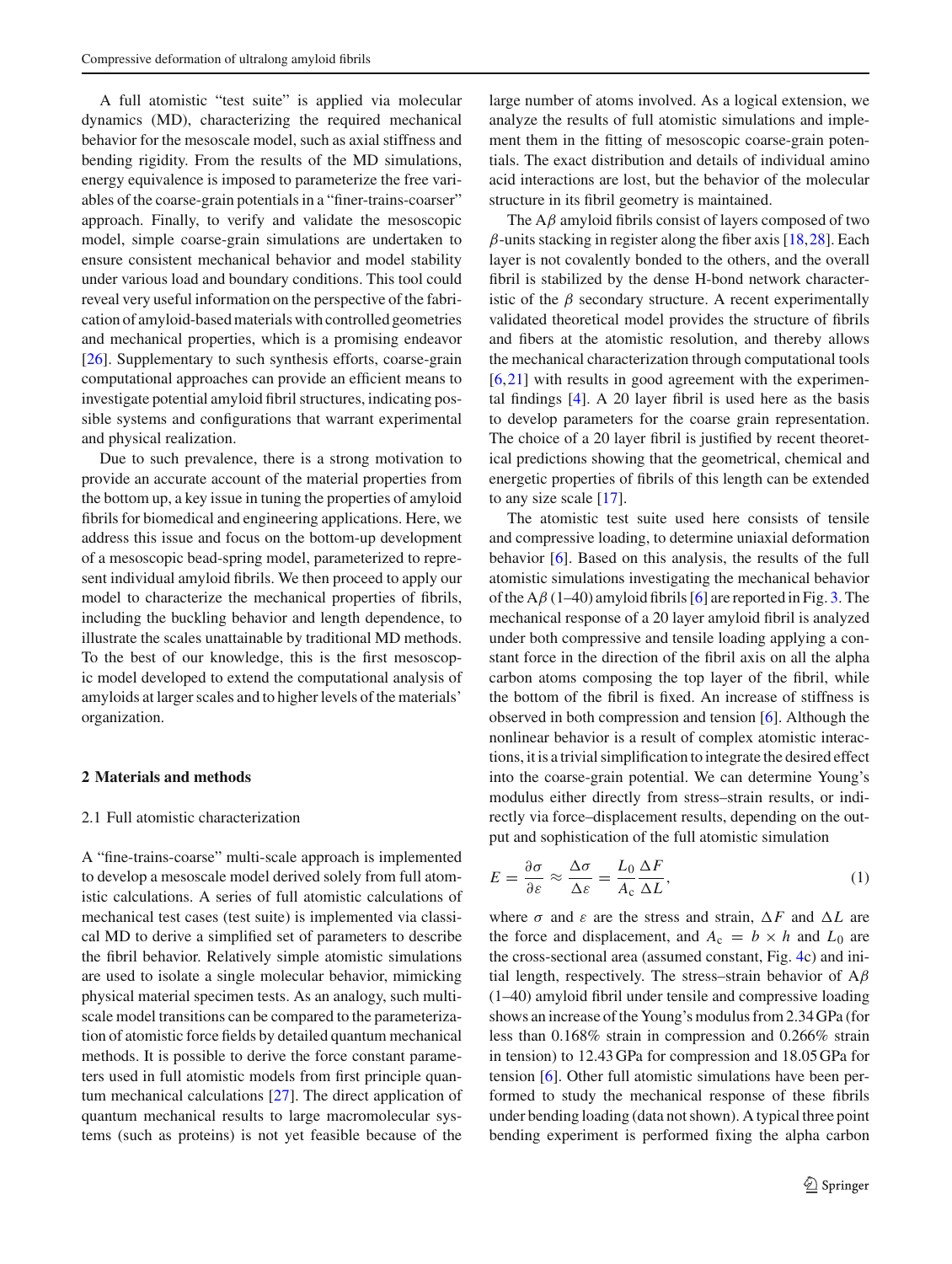

<span id="page-3-0"></span>**Fig. 3** Mechanical response of a 20 layer  $A\beta$  (1–40) amyloid fibril under compressive and tensile loading at the atomistic scale [\[6](#page-8-4)]. **a** Schematic representation of the computational experiment performed on a 9.187 3 nm long amyloid fibril in tension (*top*) and compression (*bottom*). A constant force is applied in both cases on the alpha carbon

atoms composing the top layer, while the backbones composing the bottom are fixed. **b** Mechanical response of the fibril under compressive and tensile loading. An increase of stiffness is observed for strains larger than 0.168% in compression, and 0.266% in tension



<span id="page-3-1"></span>**Fig. 4** Formulation of the atomistic informed mesoscale model. **a** The bond potential contributions. **b** The angle potential contributions. **c** The bending stiffness *EI*, needed for the calculation of the angular potential,

is evaluated considering the moment of inertia *I* of the amyloid fibril cross section represented and approximated as a rectangle

atoms composing the top and bottom layers and a constant force is applied on the alpha carbon atoms composing the central layer, in the direction perpendicular to the fibril axis. The corresponding force–displacement curve provides an evaluation of the bending stiffness *EI* of  $2.17 \times 10^{-26}$  N m<sup>2</sup> and the corresponding elastic modulus results to be 1.98 GPa, which is in agreement with the previous values for small range deformations and experimental measurements [\[4](#page-8-3)[–6\]](#page-8-4).

#### 2.2 Mesoscale model parameterization

The nanoscale dimensions of this material in ranges from a few nanometers to hundreds of nanometers and micrometers require the development of coarse-grain mesoscale models beyond the capacity of traditional continuum and structural mechanics. Mesoscopic "bead-spring" methods have been proven a viable approach to simulate arrays of carbon nanotubes [\[29](#page-8-22)[–31](#page-9-0)] as well as graphene assemblies [\[32](#page-9-1)]. The intent of the model developed and applied here is to extend the time- and length-scales accessible to atomistic simulations to enable the simulation of large-scale multiamyloidogenic structures. Although the model reported here is parameterized for the A $\beta$  (1–40) amyloid [\[6](#page-8-4)[,21](#page-8-16)], it could potentially provide an efficient means to investigate the mechanical properties of similar fibrous systems at both meso- and micro-scales, such as fiber materials and nanoscale fabrics.

The fundamental principle underlying the parameterization of a coarse-grain representation is the assertion of energy conservation between full atomistic behavior and coarse-grain potentials. Thus, energy equivalence is imposed between potential energy functions and relevant atomistic results. The basis of the formulation of the energy functions, either through elastic strain energy, deformation energy, adhesion energy, or other techniques, essentially defines the accuracy and behavior of the representative coarse-grain system. The mesocale model is represented by a function of the total energy of the system  $(E_{system})$  resulting from two different contributions:  $E_{bonds}$ , the energy stored in the chemical bonds due to axial deformation, and  $E_{\text{angles}}$ , the energy due to bending. It is expressed as

$$
E_{\text{system}} = E_{\text{bonds}} + E_{\text{angles}}.\tag{2}
$$

The axial and bending contributions to the total energy are calculated by a sum over all pair-wise (distance) and triple (angular) interactions in the system, respectively. We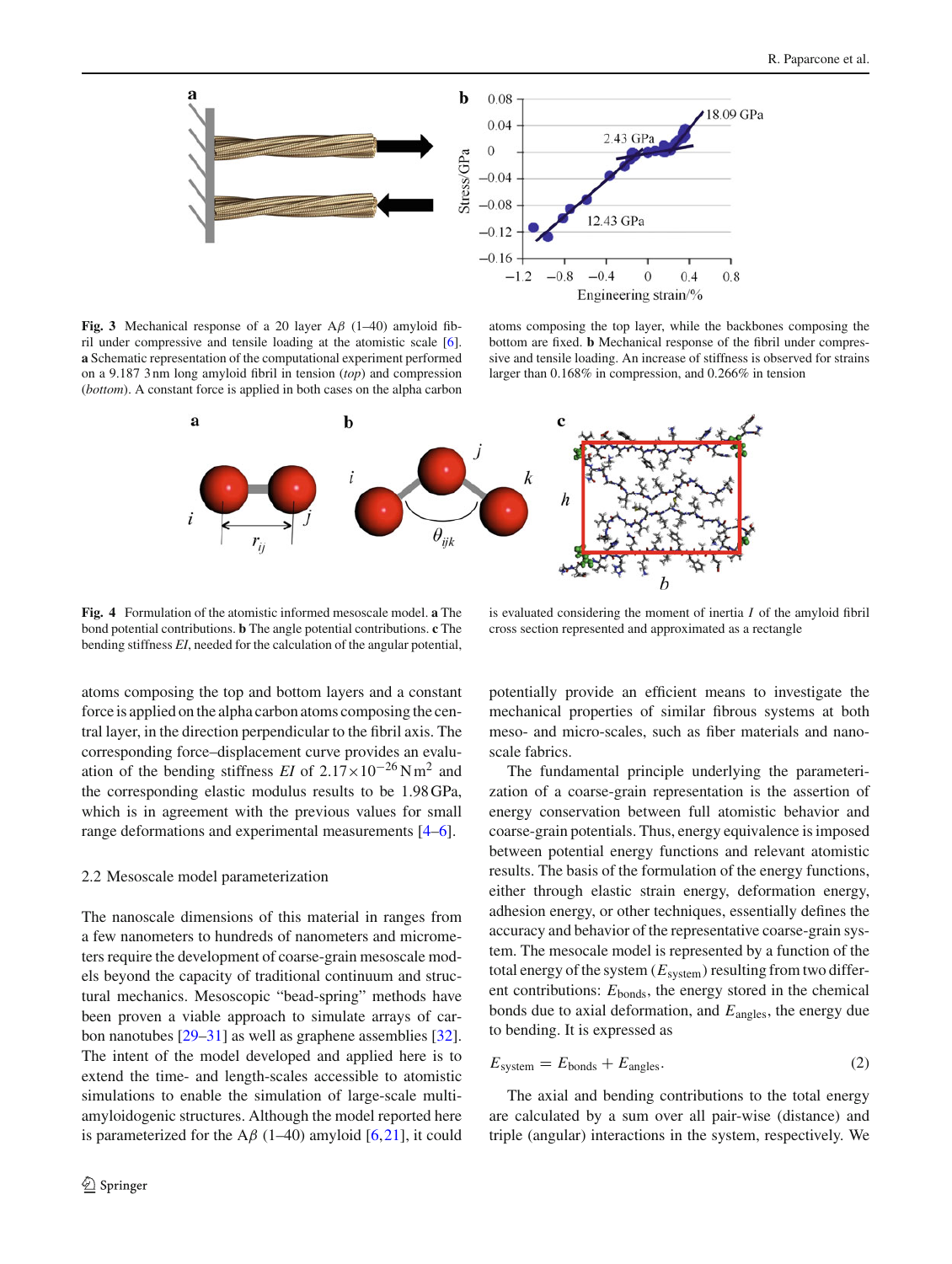proceed to outline the derivation of each potential and the corresponding parameterization.

#### *2.2.1 Axial stiffness*

The axial potential,  $E_{\text{bonds}}$ , effectively represents uniaxial deformation (Fig. [4a](#page-3-1)). At the atomistic scale, there can be many contributions to such a simple mechanical process (such as breaking of hydrogen bonds or solvent friction during molecular stretching). Here, we homogenize such fluctuations to a single mesoscopic behavior, and apply energy equivalence between the coarse-grain potential and the observed strain or deformation energy of the full atomistic system, letting

<span id="page-4-0"></span>
$$
E_{\text{bonds}} = \sum_{\text{bonds}} \phi_{\text{b}}(r),\tag{3a}
$$

and

$$
\phi_{\mathbf{b}}(r) = U(\varepsilon),\tag{3b}
$$

where *r* is the bond distance,  $\phi_b(r)$  is again the coarse-grain potential, and  $U(\varepsilon)$  is the elastic energy function for the mechanical response. It is an underlying assumption of the model that the response of the full atomistic system is accurately described by the energy function,  $U(\varepsilon)$ . The choice of the strain or deformation energy function is dependent on the system to be coarse-grained: we apply a bilinear elastic model for uniaxial stretching, due to the form of the full atomistic results [\[6\]](#page-8-4). To equate with  $\phi_b(r)$ , we must formulate *U* as a function of *r*. For axial stretching, this requires the formulation of strain as a function of bond length,  $\varepsilon(r)$ . Assuming elastic-isotropic behavior, we can define strain energy as

$$
U(\varepsilon) = \frac{1}{2} \int_{\overline{V}} (\sigma \varepsilon) d\overline{V} = \frac{1}{2} \frac{A_c E \Delta r^2}{r_0}
$$
  
=  $U(\Delta r) = U(r - r_0) = U(r),$  (4)

with  $r_0$  being the bond equilibrium distance. For the integration over the volume,  $\overline{V}$ , we assume a constant cross-section,  $A_c$ , such that  $\overline{V} = A_c r_0$ , define strain,  $\varepsilon =$  $\Delta r/r_0$ , and stress,  $\sigma = E\varepsilon$ . We note that we utilized the full atomistic simulations to determine Young's modulus specifically to allow this formulation of strain energy in our parameterization. Caution must be taken not to overextend the significance of the atomistic to continuum equivalence. Here, we only use Young's modulus to characterize the work required to stretch our atomistic model and thus train the coarse-grain potential. It is not implied that amyloidogenic fibrils can be suitably modeled by elastic formulations. Indeed, unlike the Young's modulus of elastic isotropic materials, the modulus determined by atomistic simulation can differ depending on system properties, atomistic force field, boundary conditions, and loading rates [\[33\]](#page-9-2).

The total bond energy of the coarse-grain system is given by the sum over all bonded interactions as in Eq. [\(3a\)](#page-4-0). For axial stretching a simple harmonic spring is used to determine the energy between all bonded pairs of particles in the system, given by

$$
\phi_{b}(r) = \frac{1}{2}k_{b}(r - r_{0})^{2},
$$
\n(5)

with  $k<sub>b</sub>$  as the spring constant related to the distance  $r$ . We assume each linear regime can be approximated using the equivalent elastic strain energy and utilize the determined Young's modulus from full atomistic simulations to allow the formulation of strain energy and an equivalent  $k<sub>b</sub>$ . The contributions  $\phi_b$  to the bonding energy can be written as follows

$$
\phi_{\rm b}(r) = \frac{1}{2} \begin{cases} k_{\rm b}^{\rm s}(r_{\rm stiff}^{\rm c} - r_0)^2 + k_{\rm b}^{\rm c}(r - r_{\rm stiff}^{\rm c})^2, & r \le r_{\rm stiff}^{\rm c}, \\ k_{\rm b}^{\rm s}(r - r_0)^2, & r_{\rm stiff}^{\rm c} < r < r_{\rm stiff}^{\rm t}, \\ k_{\rm b}^{\rm s}(r_{\rm stiff}^{\rm t} - r_0)^2 + k_{\rm b}^{\rm t}(r - r_{\rm stiff}^{\rm t})^2, & r \ge r_{\rm stiff}^{\rm t}. \end{cases} \tag{6}
$$

This function allows us to model the changes in the elastic properties during the deformation. The parameter  $k_b^i$ represents the spring constant relative to the strain range  $i$  (the superscribts meaning c = compression, t = tension, s = small deformations). For equivalent energy and consistent mechanical behavior, we let  $\phi_b(r) = U(r)$  and find

$$
k_b^i = \frac{A_c E^i}{r_0},\tag{7}
$$

where  $E^i$  indicates the effective Young's modulus to account for the nonlinear regimes. Using the Young's moduli (*E<sup>i</sup>* ) listed above, the spring constants are  $k_b^c = 138.216 \text{ N/m}$ ,  $k_b^s = 26.002$  N/m and  $k_b^t = 200.719$  N/m. For the model, a bead comprises three layers and it is assumed that each has a constant cross section area  $A_c = 14.1432$  nm (Fig. [4c](#page-3-1)) and is set at a distance  $r_0 = 1.2717$  nm from its nearest neighbors [\[6](#page-8-4)]. From the full atomistic data, values of the distances corresponding to an increase of stiffness in both tension  $(r_{\text{stiff}}^t)$ and compression  $(r_{\text{stiff}}^{\text{c}})$  are calculated by considering a stiffness change at 0.266% strain in tension and 0.168% strain in compression. The critical distances are  $r_{\text{stiff}}^t = 1.2750 \text{ nm}$ and  $r_{\text{stiff}}^{\text{c}} = 1.2695 \text{ nm}.$ 

## *2.2.2 Bending stiffness*

For the angle potential,  $E_{\text{angles}}$ , the bending stiffness and force–displacement behavior are required (Fig. [4b](#page-3-1)). The potential is intended to reflect the bending rigidity (or bending stiffness) of the amyloid fibril. Here, we approximate the bending rigidity of an amyloid fibril by formulating the behavior as equivalent to Euler–Bernoulli beam theory, commonly applied to biological filaments and nanostructures.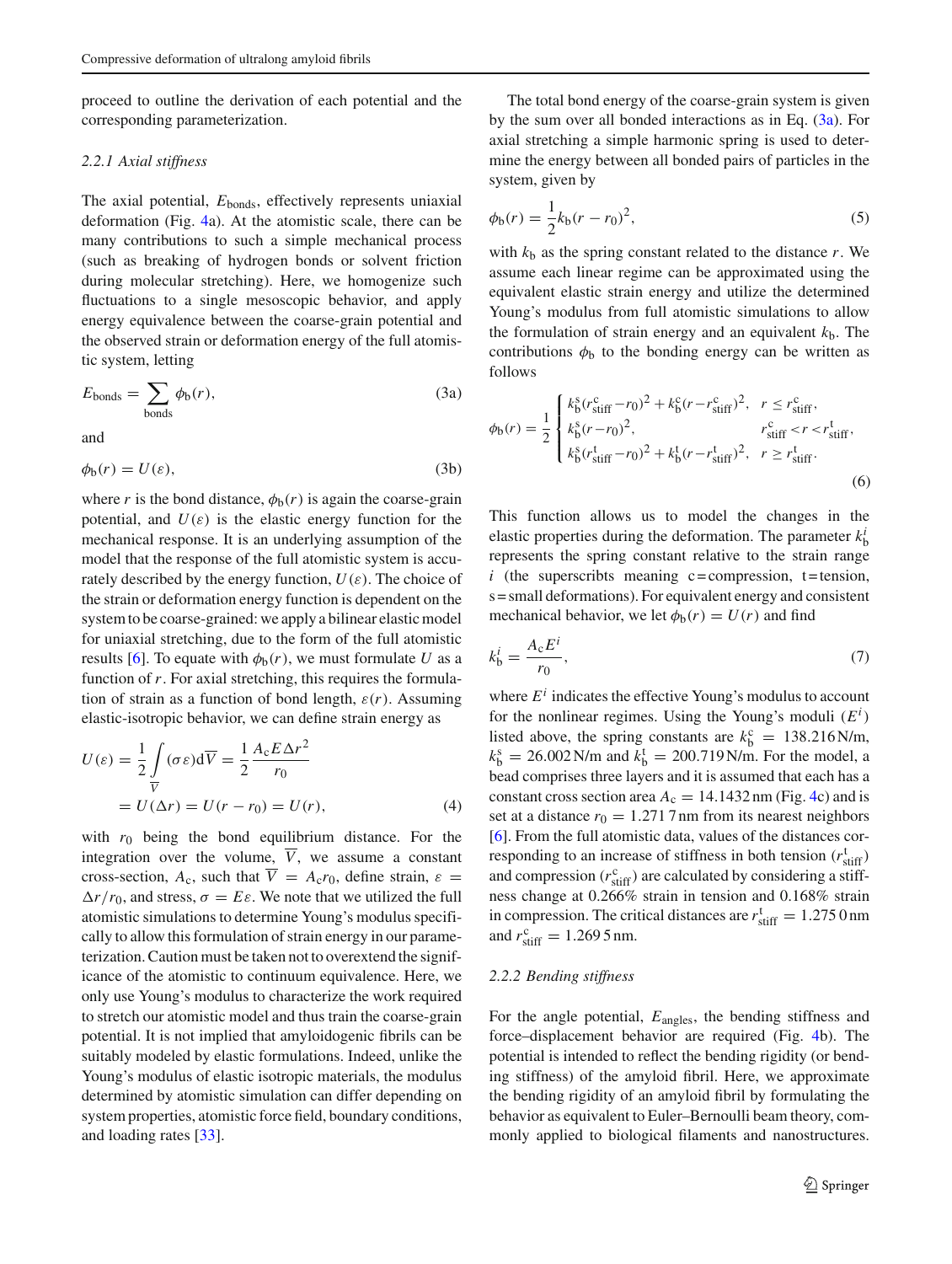Again, such an assumption is not intended to imply the fibril behaviors identically to classical beam deflection, but rather a means to approximate the elastic energy of bending deformation. We proceed to apply energy equivalence between the coarse-grain potential and the idealized bending strain energy of the full atomistic system, letting

<span id="page-5-0"></span>
$$
E_{\text{angles}} = \sum_{\text{angles}} \phi_t(\theta) \tag{8a}
$$

and

$$
\phi_t(\theta) = U(d) \tag{8b}
$$

where *d* represents the bending displacement and  $\theta$  the bending angle between three particles relative to the equilibrium angle,  $\theta_0 = 180^\circ$ . From the results, we can determine the bending stiffness of the molecule, which we label *EI*. The bending energy is given by a sum over all triples in the system as Eq.  $(8a)$ . For bending a rotational harmonic spring potential is used to determine the energy between all triples of particles in the system

$$
\phi_t(\theta) = \frac{1}{2} k_t (\theta - \theta_0)^2, \qquad (9)
$$

with  $k_t$  as the spring constant related to the bending angle  $\theta$ . Again, using the equivalent elastic energy, we utilize the bending stiffness, *EI*, from full atomistic results to allow the formulation of elastic energy and an equivalent  $k_t$ .

It has been shown that the shear contribution can affect the bending behavior of such beta-sheet filament structures [\[34](#page-9-3)], requiring Timoshenko-type beam-deflection theories [\[35\]](#page-9-4) to accurately capture the force–displacement behavior. However, the intent of the mesocopic formulation applied here is specifically to extend the length-scale of the modeled amyloid fibrils in which the classical beam theory is deemed suitable.

Computationally, the angle potential computes restoring forces to be applied to each particle involved in the angle triple interaction. The restoring forces act normal to the direction of the bond, essentially reproducing three-point bending conditions. From Euler–Bernoulli theory

$$
d = \frac{PL^3}{48EI},\tag{10}
$$

with *P* corresponding to the applied bending load on the fibril. Using the equivalent elastic energy [\[36\]](#page-9-5), the work due to bending can be expressed as

$$
U(d) = \frac{48EI}{(2r_0)^3}d^2.
$$
\n(11)

For small deformation,  $\theta - \theta_0 \approx 2d/r_0$ , and letting  $\phi_\theta(d)$  =  $U(d)$ 

$$
kt = \frac{3EI}{r_0},\tag{12}
$$

and it results to be  $6.08 \times 10^{-17}$ J, using a moment of inertia of  $I = 110,070.81 \times 10^{-40}$  m<sup>4</sup> [\[6\]](#page-8-4) and a Young's modulus (*E*) and equilibrium spacing (*r*0) previously determined. It is noted that based on the resulting bending stiffness, the persistence length of the amyloid fibrils is estimated to be larger than  $6 \mu m$  [\[6](#page-8-4)].

# *2.2.3 Bead properties*

Assuming a homogenous distribution of mass in the molecular model, the corresponding mass can be calculated by the summation of the masses of all the atoms composing the three included layers (30,940.98 g/mol). The "fine-trains-coarse" approach eliminates the reliance on empirical parameter tuning. From atomistic simulations using scales of femtoseconds and Angstroms, a set of mesoscopic parameters was derived as outlined above. The resulting mesoscale model enables modeling of the dynamics of systems of ultra long amyloid fibrils over time scales approaching microseconds, facilitating a bridge between atomistic theory and simulation of actual physical experiments. The mesoscopic model for fibrils can be defined by four parameters:  $k_b^i$ ,  $r_0$ ,  $k_t$  and  $\theta_0$ . The results from the above atomistic simulations are used to determine the parameters via equilibrium conditions  $(r_0, \theta_0)$ and energy conservation  $(k_b^i, k_t)$ . Because of the use of a multi-scale approach, the atomistic behavior and intramolecular interactions are maintained, thereby providing a necessary intermediate step reconciling the gap between atomistic and continuum theory.

The mesoscale model is implemented in the massively parallelized code LAMMPS [\(http://lammps.sandia.gov/\)](http://lammps.sandia.gov/) and the results presented here have been carried out on a single CPU Linux workstation. The force field is modified introducing multi-linear harmonic bond potentials as previously described. We note that since the basis of the model is atomistic simulation, the multi-linear spring constants implicitly take into account the effects of solvent and molecular friction, while additional parameters for viscosity and other effects are not considered here. The LAMMPS code has been extended to take into account the variation of the elastic properties with the deformation as discussed. The parameters calculated as described above are summarized in Table [1.](#page-6-0)

## **3 Results and discussion**

### 3.1 Model validation

Once the coarse-grain potentials are developed, validation of the coarse-grain model is a necessary step to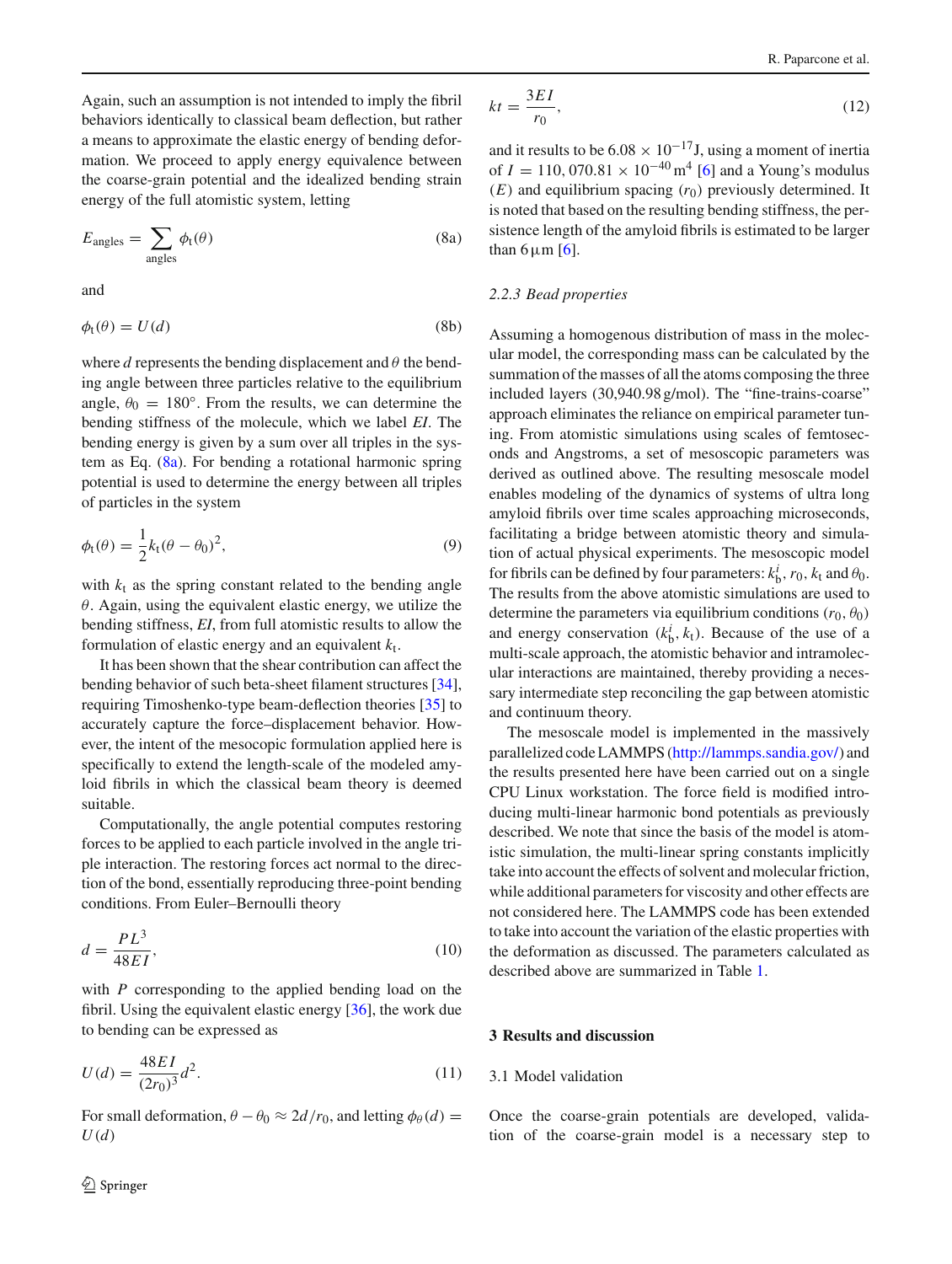|  |  |  | <b>Table 1</b> Summary of mesoscale model parameters |
|--|--|--|------------------------------------------------------|
|--|--|--|------------------------------------------------------|

<span id="page-6-0"></span>

| Parameter                                                  | Value                  |
|------------------------------------------------------------|------------------------|
| Tensile stiffness, $k_h^i$ (N m <sup>-1</sup> )            | 26.002                 |
|                                                            | 138.216 (Compression)  |
|                                                            | 200.719 (Tension)      |
| Bending stiffness, $k_t$ (J)                               | $6.08 \times 10^{-17}$ |
| Equilibrium bead distance, $r_0$ (nm)                      | 1.2717                 |
| Critical bead distance, $r_{\text{stiff}}^{\text{t}}$ (nm) | 1.2750                 |
| Critical bead distance, $r_{\text{stiff}}^{\text{c}}$ (nm) | 1.2695                 |
| Equilibrium angle, $\theta_0$ (°)                          | 180                    |

assure an accurate representation. The primary basis for validation is through a direct comparison to full atomistic simulations. Such an approach may seem counterintuitive, redundant and/or self-serving, as the coarse-grain potentials were developed from such simulation results. However, the "test suites" applied were intended to result in a single behavior/response for each coarse-grain potential. The full coarse-grain representation can possibly involve the interaction and/or coupling of individual potentials. The combination of two behaviors (bending and stretching for example) must be explored to justify the coarse-grain model. Relatively simple validation simulations can be designed, combing multiple system behaviors, and a one-to-one comparison made between full atomistic and coarse-grain results.

Coarse grained amyloid fibrils, with length of about 24 nm are built and mechanical tests are performed to validate our mesoscale model. In particular, both tension and compression loading are carried out fixing one of the tails of the fibrils (as represented in Fig. [5a](#page-6-1)) and imposing a velocity of 1 m/s to the bead constituting the other tail. The plot reported in Fig. [5b](#page-6-1) illustrates the mechanical response in both compression and tension, showing a very good agreement with the atomistic results (Fig. [3\)](#page-3-0) for both the profile of the curve and the found Young's moduli in the three regimes (small deformation, compression and tension large deformations). Due to limitations of full atomistic simulations, such validation is restricted to component-level behavior in which the coarse -grain model is specifically developed to circumvent. If available, secondary support and model validation is found in experimental data. Experimental techniques such as nanoindentation or atomic/chemical force microscopy (AFM/CFM) can directly probe materials at the mesoscale and determine system level characteristics and mechanical properties. The development of coarse-grain models is intended to elucidate such system-level behavior and thus correlation with experimental results is essential. Reciprocally, an accurate coarse-grain model can serve to validate and support experimental results. The full atomistic simulations and the subsequent studies at the mesoscale level generates elastic constants, which are in the same range of the experimental data, which reported a Young's modulus for the amyloids in the range 10–20 GPa [\[4](#page-8-3)].

The mesoscale settings take into account the elasticity and the stiffness driving the general behavior of amyloids and can be used to study systems with variable complexity, order and size. A developed coarse-grain model can only reflect the behavior included in their governing potentials and associated parameters, and consequently, the source of such parameters typically determines the accuracy and utility of the coarse-grain model.

## 3.2 Mechanical properties under compressive loading

We now use the model to investigate the dependence of the mechanical behavior under compressive loading, as a function of the length of the amyloid fibril. In Fig. [6,](#page-7-0) compressive stress–strain curves of single amyloid fibrils with lengths of 38.2 nm (Fig. [6a](#page-7-0)) and 62.3 nm (Fig. [6b](#page-7-0)) are depicted. In both cases, the occurrence of buckling is accompanied by a sudden change of the stress–strain profile following an initial linear elastic regime. As shown in Fig. [6,](#page-7-0) longer fibrils experience larger fluctuations during compression. The buckling of shorter fibrils requires a higher critical stress  $\sigma_{\text{buckl}}$ , while



<span id="page-6-1"></span>**Fig. 5** Validation of the mesoscale model. **a** Loading geometry of a single, approximately 24 nm long fibril in tension and compression. One of the two tails of the fibril is fixed, while a constant velocity of 1 m/s is applied in tension (*top*) and compression (*bottom*) on the other.

**b** Mechanical response under compressive and tensile loading. As in the atomistic simulations, there is an increase of stiffness for strain larger than 0.266% in tension and 0.168% in compression, and the values of the elastic moduli are well reproduced in the mesoscale model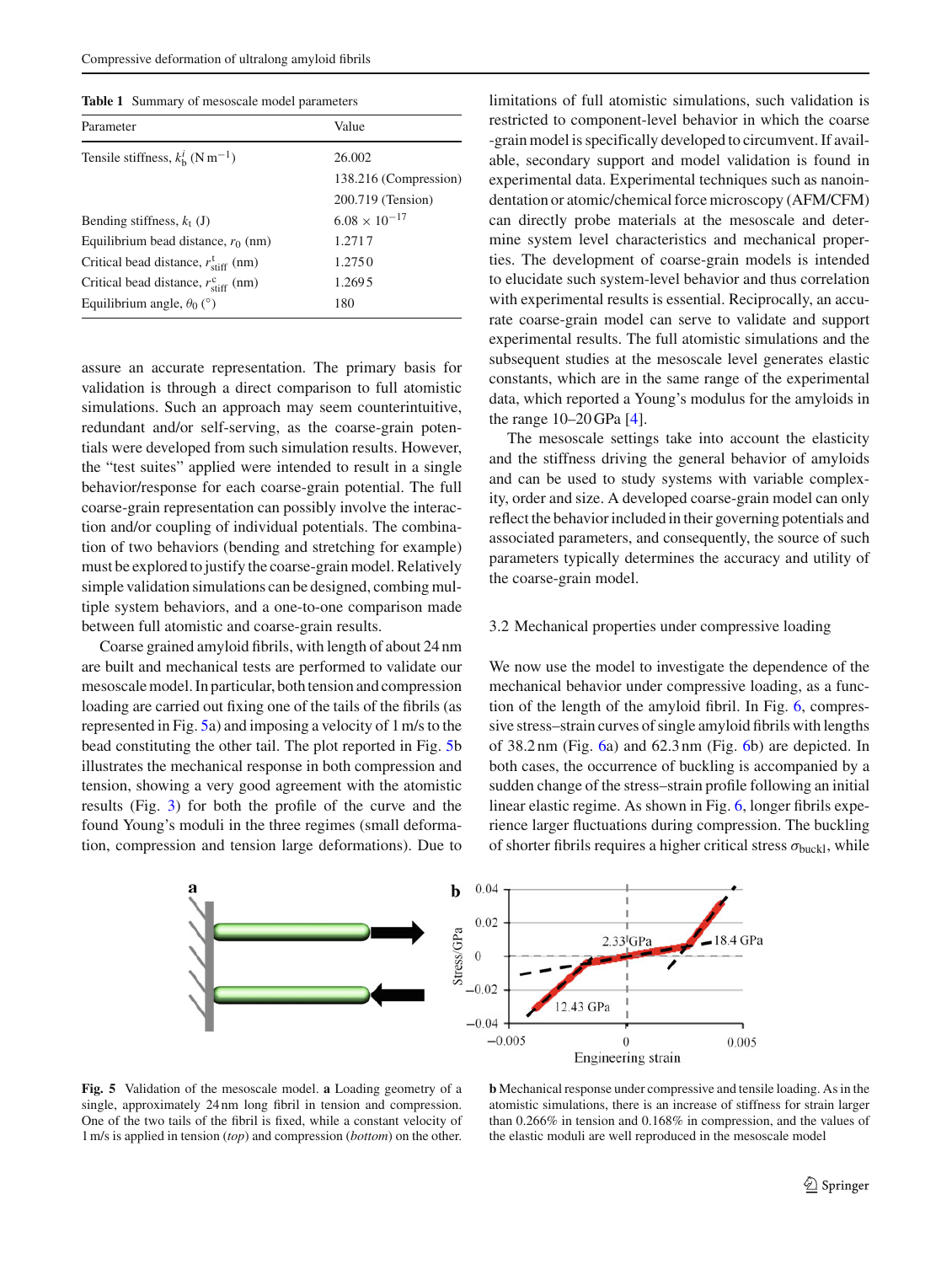

<span id="page-7-0"></span>**Fig. 6** Mechanical response of amyloid fibrils under compression (loading as shown in the lower part of Fig. [5a](#page-6-1)). **a**, **b** Stress–strain plots of 38.2 nm and a 62.3 nm long amyloid fibrils, respectively. Longer fib-



<span id="page-7-1"></span>**Fig. 7** Mechanical response of amyloid fibrils under compressive loading. **a** Comparison between beam theory predictions and simulation results at the mesoscale of the buckling stress as a function of the fibril length. **b** Application of mechanical boundary conditions. In the computational experiments, a constant displacement rate is applied to one of the fibril tails, while the other is pinned but free to rotate

it occurs at lower values in longer fibrils. Thus, the buckling process implies an apparent softening of the fibrils due to the fluctuations occurring during loading.

Figure [7](#page-7-1) shows a systematic analysis of the buckling stress measured for amyloid fibrils with lengths in the range of 10–125 nm. A compressive constant velocity of 1 m/s is applied to one of the two tails, previously shifted by an imposed eccentricity of 1% of the fibril length, in the direction perpendicular to the fibril, while the other tail is fixed (boundary conditions shown in Fig. [7b](#page-7-1)). The simulations are performed until the occurrence of buckling is confirmed. The same analysis on longer fibrils is limited by the onset of large fluctuations of the structure during compression, which makes the analysis of the corresponding stress–strain plot increasingly difficult.

On the basis of beam theory, the critical buckling stress can be defined as

$$
\sigma_{\text{buckl}} = \frac{\pi^2 EI}{A_{\text{c}}(\alpha L)^2} \tag{13}
$$



rils present larger fluctuations and buckling at lower stress. The same stress scale is used for **a** and **b** to highlight the difference amount of fluctuations that occur at distinct fibril lengths

where the parameter  $\alpha$  denotes the effective length scaling factor based on the boundary conditions of the buckling mode. The moment of inertia *I*, and cross-sectional area *A*<sup>c</sup> are estimated from the atomistic model (Fig. [4c](#page-3-1)) described in [\[6](#page-8-4)]. The data reported in Fig. [7a](#page-7-1) show a comparison between the theoretical predictions and the simulation results of the critical stress, revealing a reasonable agreement between the two sets of data and confirming the validity of the presented mesoscale model. The extension of the model to describe longer fibrils could be implemented in future works. Given the computational cost associated with our model it could directly simulate amyloid fibrils close to their persistence length (in the range  $6-48 \mu m$  for amyloid fibrils [\[6](#page-8-4)]). This could be interesting to study the interplay of different deformation and failure mechanisms.

# **4 Conclusion**

The proposed mesoscale model allows the investigation of large systems that otherwise could not be studied using full atomistic simulations. Despite the level of approximation and the loss of the atomistic details and of the molecular interactions, the mechanical behavior can still be described well at larger scales. The validation of the mesoscale model and the agreement of the mechanical response of coarse grained systems with the results of full atomistic simulations not only demonstrate the correctness of our approach, but also show how the transfer of the information from the atomistic to the mesoscopic level can be used to investigate systems reaching lengths of several hundreds of nanometers.

The buckling analysis presented in this paper can be used to complete a systematic mechanical characterization of the amyloid single fibril with varying length. The good agreement with the beam theory results (as shown in Fig. [7\)](#page-7-1) shows that the introduced approximations in the coarse-grained model do not affect the validity of the analysis, despite the extreme simplicity of the model, which implies only two contributions (axial stretching and bending stiffness). A further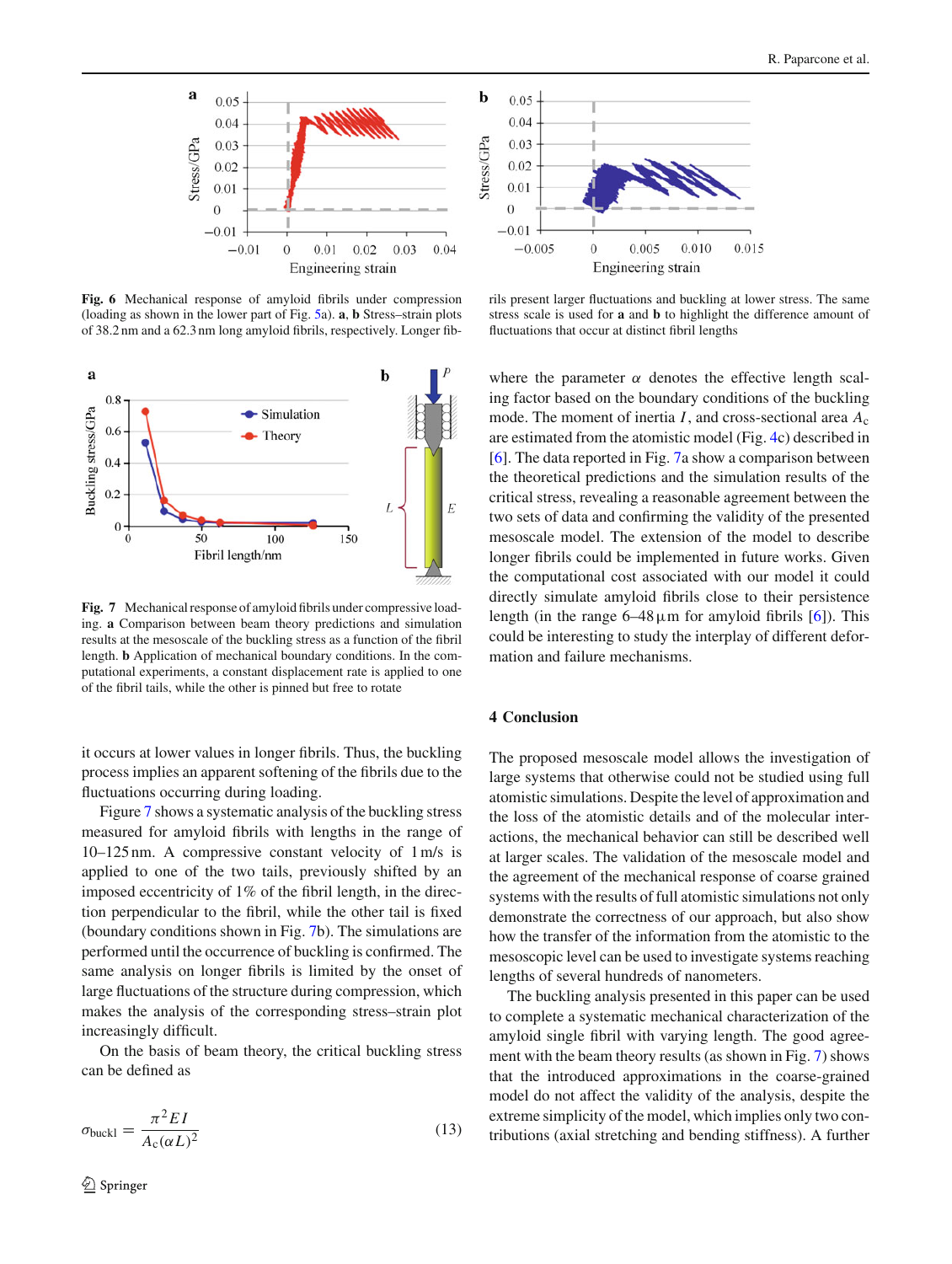development of the model would extend to the adhesion energy involved in the interactions of different fibrils or of different parts of the same fibril and would allow the analysis of amyloid bundles, protofilaments and plaques. This analysis is left to future work. Moreover, the observation of the size dependence of the fibrils mechanical response under compressive loading might suggest new experimental studies and shed light on the mechanical properties of long fibrils, which must be carefully investigated noting the described mechanisms such as buckling.

Specifically, our model provides insight into the structural and mechanical properties of amyloid fibrils approaching the length of a few hundred of nanometers and might therefore enable further analysis of large-scale assemblies, such as amyloids bundles or plaques (for a visual representation of these scales, see Fig. [1\)](#page-1-0). Despite the simplicity of the formulation and the high level of approximation, this approach holds the potential to describe the mechanical behavior of the fibrils at ultra-large scales and thus opens a novel perspective of a systematic theoretical study of amyloid aggregation for both advanced applications in nanotechnology and the improvement of the understanding of the interactions between large amyloid plaques and cells composing soft tissue (e.g. neuron cells). Future work could include studies of the effect of compression velocity, the influence of the twisted geometry of amyloid fibrils, the role of local defects as well as the effect of thermal fluctuation on the compressive properties of amyloid fibrils.

## <span id="page-8-0"></span>**References**

- 1. Chiti, F., Dobson, C.M.: Protein misfolding, functional amyloid, and human disease. Annu. Rev. Biochem. **75**, 333–366 (2006)
- <span id="page-8-1"></span>2. Braak, H., Braak, E.: Cognitive impairment in parkinsons-diseaseamyloid plaques, neurofibrillary tangles, and neuropil threads in the cerebral-cortex. J. Neural Transmission Parkinsons Dis. Dement. Sect. **2**(1), 45–57 (1990)
- <span id="page-8-2"></span>3. Goldschmidt, L., Teng, P., Riek, R., et al.: The amylome, all proteins capable of forming amyloid-like fibrils. Proc. Natl. Acad. Sci. USA **107**(8), 3487–3492 (2010)
- <span id="page-8-3"></span>4. Knowles, T.P., Fitzpatrick, A.W., Meehan, S., et al.: Role of intermolecular forces in defining properties of protein nanofibrils. Science **318**(5858), 1900–1902 (2007)
- 5. Smith, J.F., Knowles, T.P., Dobson, C.M., et al.: Characterization of the nanoscale properties of individual amyloid fibrils. Proc. Natl. Acad. Sci. USA **43**(103), 15806–15811 (2006)
- <span id="page-8-4"></span>6. Paparcone, R., Keten, S., Buehler, M.J.: Atomistic simulation of nanomechanical properties of Alzheimer's Aβ (1–40) amyloid fibrils under compressive and tensile loading. J. Biomech. **43**(6), 1196–1201 (2010)
- <span id="page-8-5"></span>7. Alberts, B., Johnson, A., Lewis, J., et al.: Molecular Biology of the Cell. Garland Science, New York (1994)
- <span id="page-8-6"></span>8. Nelson, R., Sawaya, M.R., Balbirnie, M., et al.: Structure of the cross-beta spine of amyloid-like fibrils. Nature **435**, 773–778 (2005)
- <span id="page-8-7"></span>9. Jimenez, J.L., Nettleton, E.J., Bouchard, M., et al.: The protofilament structure of insulin amyloid fibrils. Proc. Natl. Acad. Sci. USA **99**, 9196–9201 (2002)
- 10. Jimenez, J.L., Guijarro, J.I., Orlova, E., et al.: Cryo-electron microscopy structure of an SH3 amyloid fibril and model of the molecular packing. EMBO J. **18**, 815–821 (1999)
- <span id="page-8-8"></span>11. Serpell, L.C., Sunde, M., Benson, M.D., et al.: The protofilament substructure of amyloid fibrils. J. Mol. Biol. **300**, 1033–1039 (2000)
- <span id="page-8-9"></span>12. Knowles, T.P.J., Smith, J.F., Craig, A., et al.: Spatial persistence of angular correlations in amyloid fibrils. Phys. Rev. Lett. **96**, 238301 (2006)
- <span id="page-8-10"></span>13. Aggeli, A., Nyrkova, I.N., Bell, M., et al.: Hierarchical self-assembly of chiral rod-like molecules as a model for peptide β-sheet tapes, ribbons, fibrils, and fibers. Proc. Natl. Acad. Sci. USA **98**, 11857–11862 (2001)
- <span id="page-8-11"></span>14. Finder, V.H., Glockshuber, R.: Amyloid-beta aggregation. Neurodegener Dis. **4**(1), 13–27 (2007)
- <span id="page-8-12"></span>15. Periole, X., Rampioni, A., Vendruscolo, M., et al.: Factors that affect the degree of twist in beta-sheet structures: a molecular dynamics simulation study of a cross-beta filament of the GNNQQNY peptide. J. Phys. Chem. B **113**, 1728–1737 (2009)
- 16. Buchete, N.V., Tycko, R., Hummer, G.: Molecular dynamics simulations of Alzheimer's beta-amyloid protofilaments. J. Mol. Biol. **353**, 804–821 (2005)
- <span id="page-8-13"></span>17. Paparcone, R., Buehler, M.J.: Microscale structural model of Alzheimer Abeta (1–40) amyloid fibril. Appl. Phys. Lett. **94**, 243904 (2009)
- <span id="page-8-14"></span>18. Petkova, A.T., Ishii, Y., Balbach, J.J., et al.: A structural model for Alzheimer's beta-amyloid fibril based on experimental constraints from solid state NMR. Proc. Natl. Acad. Sci. USA **99**(26), 16742– 16747 (2002)
- 19. Paravastu, A., Leapman, R.D., Yau, W.M., et al.: Molecular structural basis for polymorphism in Alzheimer's Beta-amyloid fibrils. Proc. Natl. Acad. Sci. USA **105**(47), 18349–18354 (2008)
- <span id="page-8-15"></span>20. Tycko, R.: Insights into the amyloid folding problem from solid-state NMR. Biochemistry **42**(11), 3151–3159 (2003)
- <span id="page-8-16"></span>21. Xu, Z., Paparcone, R., Buehler, M.J.: Alzheimer's Aβ (1–40) amyloid fibrils feature size dependent mechanical properties. Biophys. J. **98**, 2053–2062 (2010)
- <span id="page-8-17"></span>22. Gelain, F., Bottai, D., Vescovi, A., et al.: Designer self-assembling peptide nanofiber scaffolds for adult mouse neural stem cell 3-Dimensional cultures. PLoS ONE 1, **e119** (2006)
- 23. Scheibel, T., Parthasarathy, R., Sawicki, G., et al.: Conducting nanowires built by controlled self-assembly of amyloid fibrs and selective metal deposition. Proc. Natl. Acad. Sci. USA **100**(8), 4527–4532 (2003)
- 24. Zhang, S.: Fabrication of novel biomaterials through molecular self-assembly. Nat. Biotechnol. **21**, 1171–1178 (2003)
- <span id="page-8-18"></span>25. Zhang, S., Holmes, T., Lockshin, C., et al.: Spontaneous assembly of a self-complementary oligopeptide to form a stable macroscopic. Proc. Natl. Acad. Sci. USA **90**(8), 3334–3338 (1993)
- <span id="page-8-19"></span>26. Knowles, T.P., Oppenheim, T.W., Buell, A.K., et al.: Nanostructured films from hierarchical self-assembly of amyloidogenic proteins. Nat. Nanotechnol. **5**, 204–207 (2010)
- <span id="page-8-20"></span>27. Car, R., Parrinello, M.: Unified approach for molecular dynamics and density-functionaly theory. Phys. Rev. Lett. **55**(22), 2471–2474 (1985)
- <span id="page-8-21"></span>28. Ma, B., Nussinov, R.: Stabilities and conformations of Alzheimer's beta-amyloid peptide oligomers (Abeta 16–22, Abeta 16–35, and Abeta 10–35), Sequence effects. Proc. Natl. Acad. Sci. USA **99**, 14126–14131 (2002)
- <span id="page-8-22"></span>29. Buehler, M.J., Duin, A.C.T.v., Goddard, W.A.: Multi-paradigm modeling of dynamical crack propagation in silicon using the ReaxFF reactive force field. Phys. Rev. Lett. **96**(9), 095505 (2006)